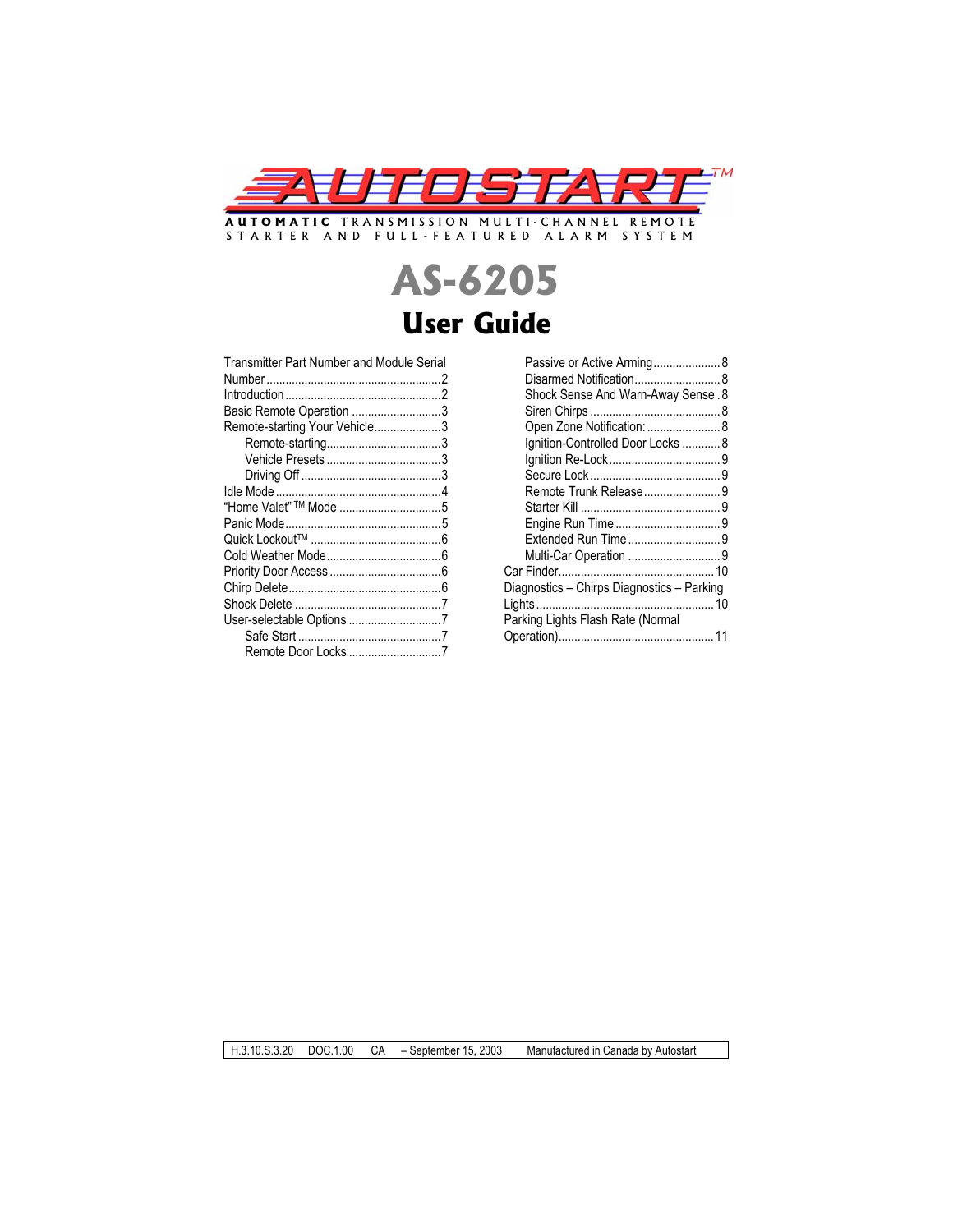## **Transmitter Part Number and Module Serial Number**

| You will find in the boxes below information concerning your<br>Transmitter and your Module.                                                                                       |  |
|------------------------------------------------------------------------------------------------------------------------------------------------------------------------------------|--|
| We have entered the Transmitter Part Number. Should you need to<br>order a new Transmitter, you will need to provide us with the<br>Transmitter Part Number that is printed below. |  |
| The second section is to contain the Module's Serial Number. Please<br>make sure the installer has taken the time to enter your Module Serial<br>Number within that box.           |  |
| Thank You.                                                                                                                                                                         |  |



The installer is to write in the boxes below the Module's serial number and the location of the Valet Switch.



# **Introduction**

This Module is a state-of-the-art combination of an Alarm system and a remote car starter. It represents a major breakthrough in vehicle security technology and remote starter systems. This unit is distributed with a super-heterodyne antenna with range of up to 1500 feet / 450 m.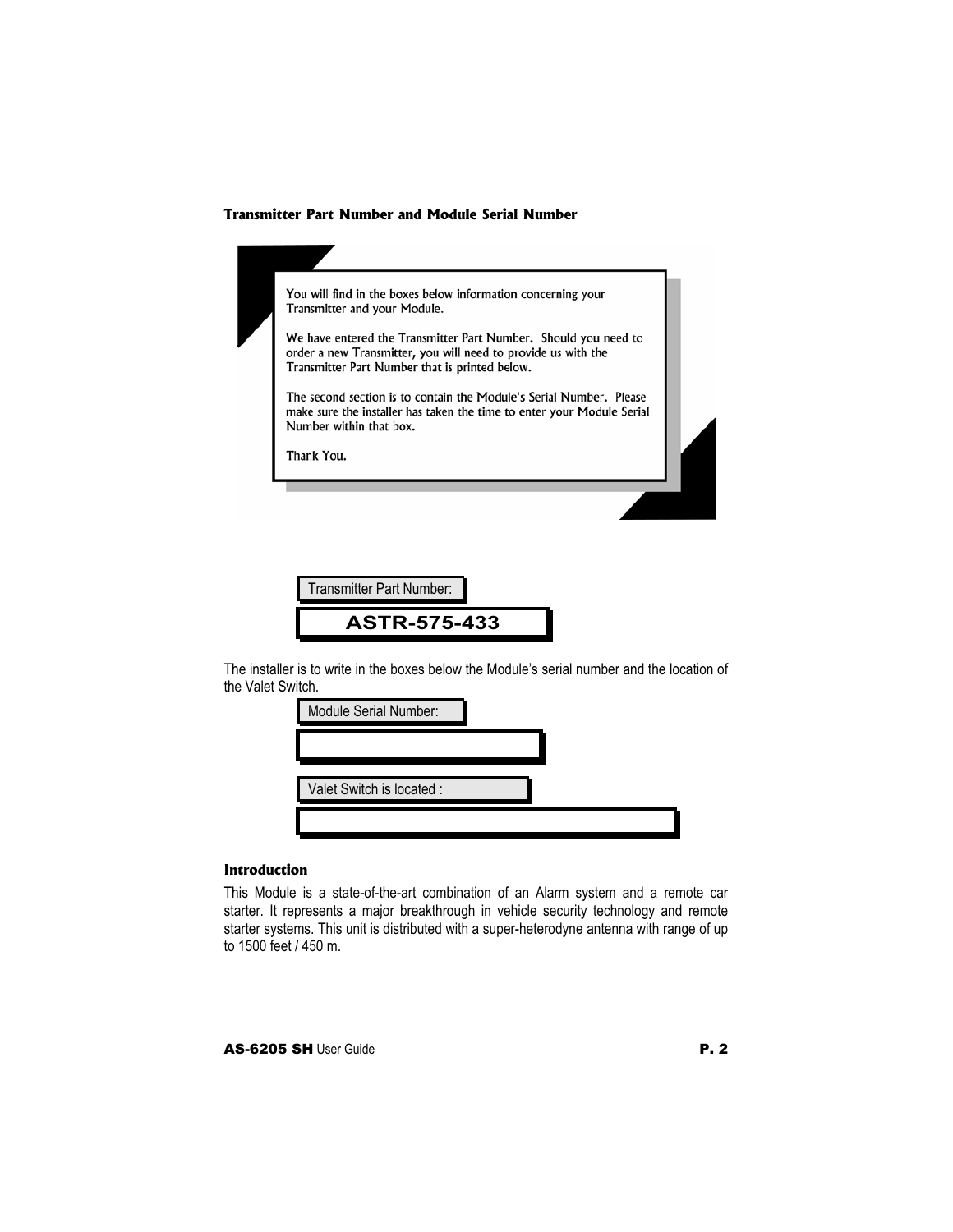## **Basic Remote Operation**

This system is equipped with a 5-button multi-channel two-way transmitter. It can operate two independent identically-equipped vehicles (see **Multi-Car Operation** for second-car transmitter functions).

**The functions of the transmitter are as follows:**



**Note:** Pressing the **LOCK** and **UNLOCK** buttons at the same time will activate the **AUX 2** output. **Remote-starting Your Vehicle**

## Remote-starting

Press the start button for approx. 1 second. The parking lights will come on, informing you that the unit has received your signal. The engine will start approx. 5 seconds later. The parking lights will remain on during the pre-programmed run time.

If the vehicle doesn't start at the first attempt, the system will shut down, wait a few seconds, and try to start the engine again. It will try to start the engine 3 times before giving up.

## Vehicle Presets

## **Heater & Heated Seat**

When leaving the vehicle it is recommended to preset the accessory controls in preparation for the next remote start. Settings for the blower motor (fan), front and rear, as well as heated seats (if equipped) should not be left on **HIGH**. It is recommended to leave the settings on **LOW** or **MEDIUM** instead.

## **Windshield Wipers & Radio & Headlights**

Certain vehicles require the radio and / or windshield wiper and / or headlight circuits to become energized while running under remote start. When leaving the vehicle you must ensure that the windshield wiper and headlight switches are **OFF**. Leaving the headlight switch on on certain vehicles could cause them to remain on even after remote starter shut down, resulting in a dead battery.

## Driving Off

With the vehicle running under remote control, press the **UNLOCK** button to **DISARM** and **UNLOCK** the doors. Enter the vehicle and do the following: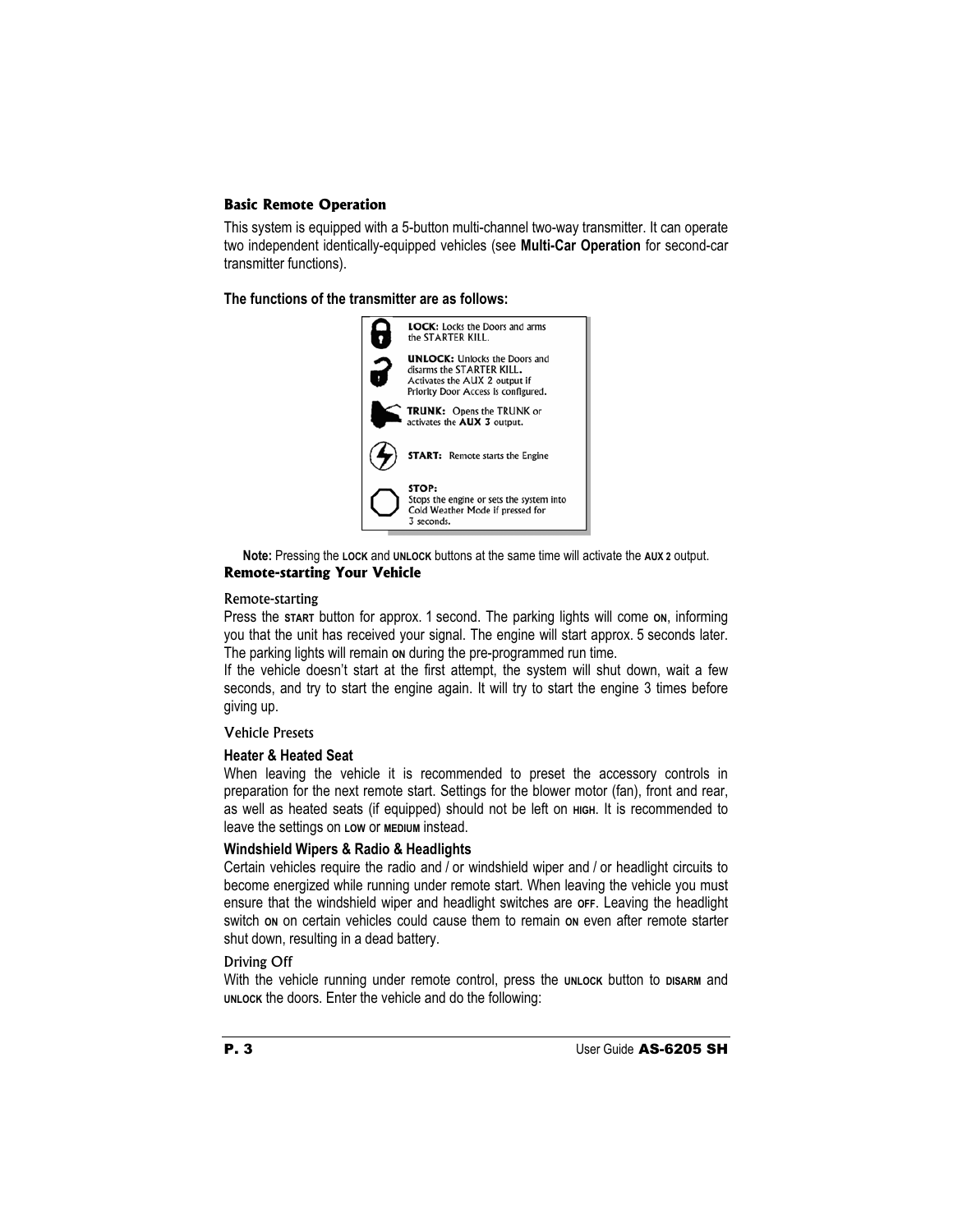x Turn the ignition key to the **IGNITION ON (RUN)** position. (**Do not** turn the key to the **START** position while the engine is running. This will cause the starter motor to re-engage.)

• Press the brakes to disengage the remote starter unit.

You are now ready to drive off.

# **Idle Mode**

This feature allows you to remove the key from the ignition and leave the vehicle running for its pre-programmed run time while you are away from your vehicle. This feature is handy if you need to stop for a quick delivery, or at a convenience store.

## **To enable the Idle Mode:**

- 1. Press and hold **LOCK**, **UNLOCK** or **START** on your transmitter while the engine is running.
- 2. The parking lights will come **ON**.
- 3. Remove the key, exit the vehicle;
	- **•** Press the Lock button if you need to lock the doors while the engine is running.

**Caution:** Do not leave children or pets unattended in a car running in Idle Mode.

## **Valet Mode**

The system can be placed in Valet Mode to disable the remote starting capabilities. If the vehicle needs to be serviced, or if you park it indoors, the Valet Mode will prevent the engine from being remote-started accidentally.

## **To put the system** *into* **Valet Mode:**

- 1. Turn the key to the **IGNITION ON (RUN)** position.
- 2. Within 3 sec. press the Valet button and release it. The LED will come **ON**. (The system is in Valet Mode.)

## **To take the system** *out of* **Valet Mode:**

- 1. Turn the key to the **IGNITION ON (RUN)** position.
- 2. Within 3 sec. press and release the Valet button. The LED will go **OUT**. (The system is out of Valet Mode.)

The Valet button can only be used if the ignition key is in the **IGNITION ON (RUN)** position.

# **Ignition Valet**

The system can be placed in Valet Mode to disable the remote starting capabilities. If the vehicle needs to be serviced, or if you park it indoors, Valet Mode will prevent the engine from being accidentally started by remote control.

## **To ENTER Valet Mode**

- 1. With the key in the Ignition switch, turn the key to the **ON (RUN/IGNITION)** and then **OFF**  positions 5 times within 10 seconds.
- 2. The Parking Light will flash 3 times indicating the Module is now in Valet Mode. The LED will turn **ON** solid.

## **To EXIT Valet Mode**

- 1. With the key in the Ignition switch, turn the key to the **ON (RUN/IGNITION)** and then **OFF**  positions 5 times within 10 seconds.
- 2. The Parking Light will flash twice indicating the Module is now out of Valet Mode. The LED will turn **OFF**.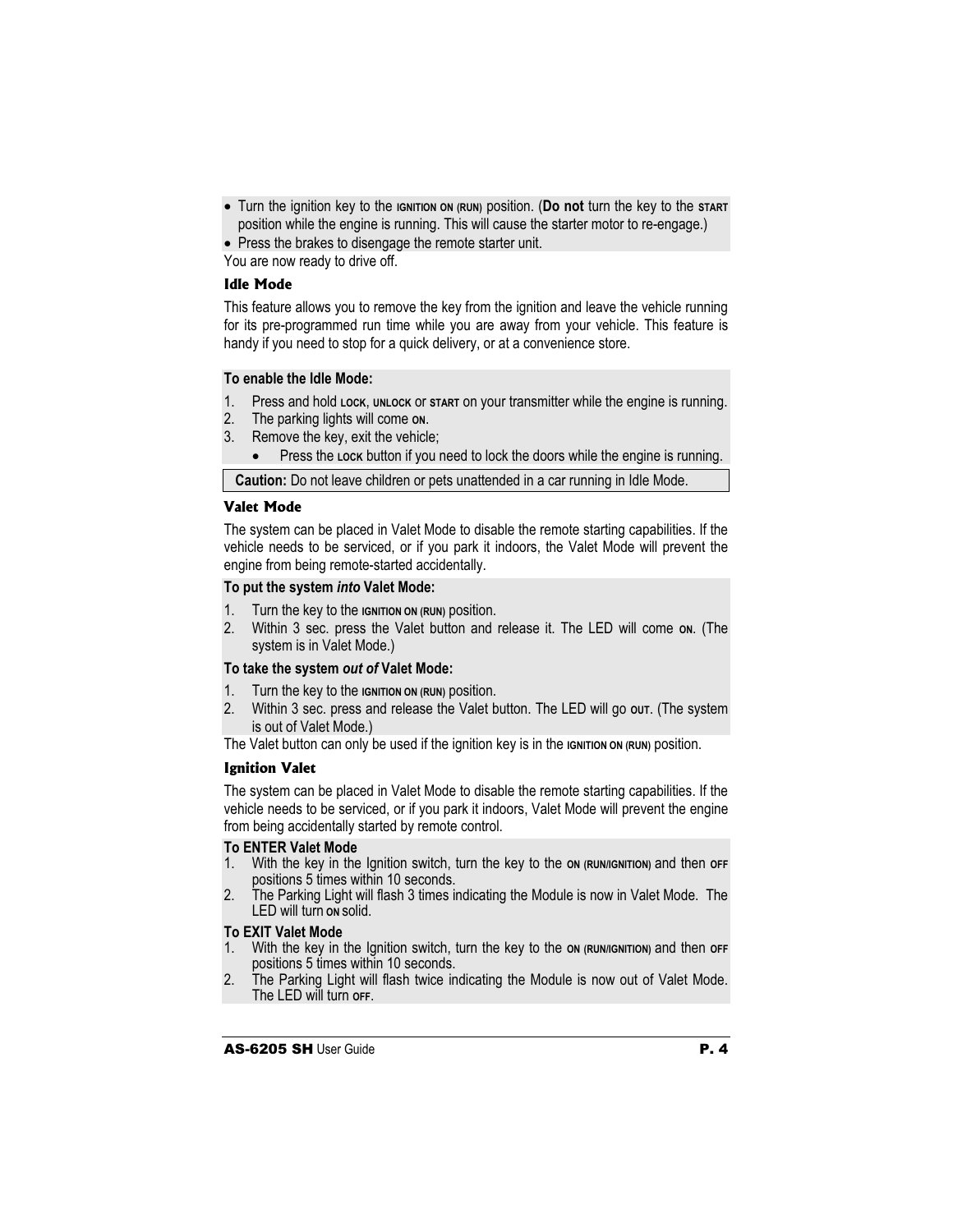## **Remote Valet**

This feature will put your vehicle into Valet Mode using the remote transmitter instead of the Valet button as above.

**Note:** Once the Electronic Valet is activated, the remote starter and Alarm features are disabled.

#### **To put the system** *into* **Valet Mode:**

- 1. Hold down the **UNLOCK** and **START** buttons simultaneously for 3 seconds.
- 2. **The Parking Lights will flash 3 times.** The siren will chirp twice and the LED will come **ON**.

#### **To take the system** *out of* **Valet Mode:**

- 1. Hold down the **UNLOCK** and **START** buttons simultaneously for 3 seconds.
- 2. **The Parking Lights will flash 2 times.**

The siren will chirp twice, then pause, then chirp twice again, and the LED will go out.

# **"Home Valet" TM Mode**

This safety feature will remotely place the vehicle into a no-remote-start mode: if the vehicle is parked indoors there is no danger of the vehicle starting by accident with the remote control.

**Note:** Once the Home Valet Mode is activated, the vehicle will not start by remote.

#### **To** *activate* **the Home Valet Mode:**

- x Press the **LOCK** or **UNLOCK** button.
- x Within 3 seconds, press the **STOP** button until the parking lights go **out**.

#### **To** *disable* **the Home Valet Mode:**

**•** Turn the ignition key to the **IGNITION** ON (RUN) position.

The system will warn you if someone attempts to start your vehicle while it stands in Home Valet Mode. The parking lights will:

- x Go **ON** then **OFF**; then
- x Flash **twice**, pause; then
- x Flash **twice** again.

#### **Panic Mode**

**Safety feature:** Activate Panic Mode in an emergency situation.

In an emergency situation, you can activate Panic Mode using the Lock or unLock button. This will:

- $\bullet$  Shut down the engine,
- Disarm the Starter Kill and
- Unlock the doors (if un**Lock is Activate the siren for 1 minute.** pressed)
- - *(See below for a description of the Starter*
- x Or lock the door (if **LOCK** is *Kill.)* pressed),
- **To activate Panic Mode**
- Press and hold the *unLock* button for approximately 3 seconds until the siren starts to sound and the parking lights flash: this will unlock the doors before the siren sounds.

**P. 5** User Guide AS-6205 SH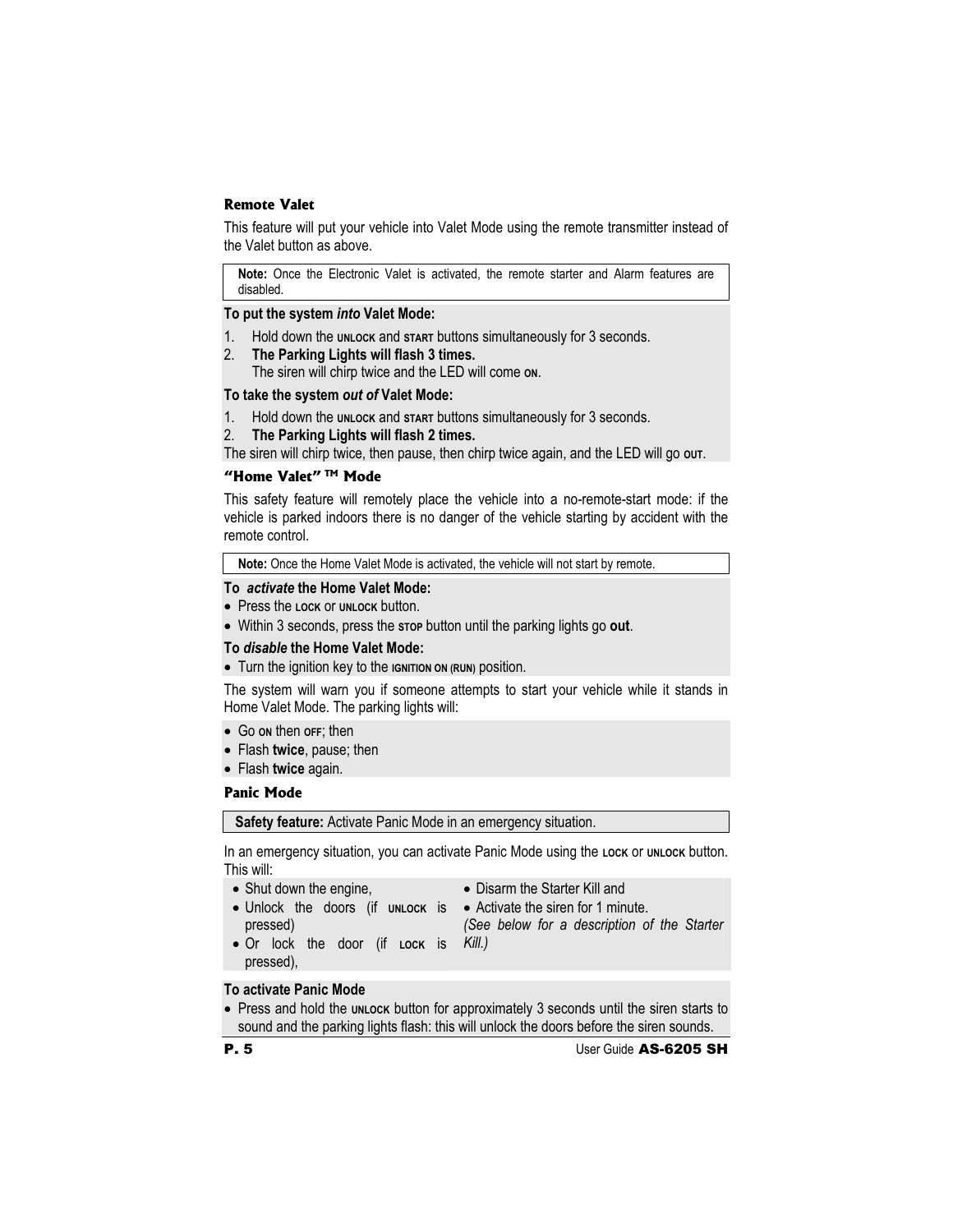• Or press and hold the Lock button for approximately 3 seconds until the siren starts to sound and the parking lights flash: this will lock the doors before the siren sounds. Panic Mode will automatically shut down after 1 minute.

**Note:** To stop Panic Mode before the 1-minute delay, press the **LOCK** or **UNLOCK** button until the siren stops.

## **Quick Lockout™**

(Also called **Secure Panic**.) For fast protection, the system will Lock all doors when you press the **brake pedal while the siren is sounding**. (**Quick Lockout** is only available when *Panic* has been activated.)

## **Cold Weather Mode**

When the Cold Weather Mode is active, the engine starts every 2 hours and runs for 4 minutes (or for 9 or 20 minutes with Diesel engines); the routine will go on for a period of 24 hours.

## **To** *enter* **Cold Weather Mode:**

• Press and hold the stop button for 3 seconds until the parking lights flash 3 times. (If Safe Start is enabled, the **START** button must be pressed beforehand – see below*.*)

## **To** *enter* **Cold Weather Mode if Safe Start has been activated:**

x Press and release the **START** button, then press and hold the **STOP** button for 3 seconds until the parking lights flash 3 times.

# **To** *exit* **Cold Weather Mode, do any one of the following:**

- Open the hood.
- Start the engine using the remote control.
- Turn the ignition key to the **IGNITION** ON (RUN) position.
- Press and hold the stop button for 3 seconds. (The parking lights will flash once.)

To check whether Cold Weather Mode is active, press and release the brake pedal: the parking lights should stay on while your foot is on the brake pedal.

## **Priority Door Access**

This safety feature lets you unlock only the driver's door when you press the **UNLOCK** button on the transmitter, and then **UNLOCK** the rest of the vehicle doors if the **UNLOCK** button is pressed for a second time within 3 seconds.

## **Chirp Delete**

To temporarily disable the siren's chirp confirmations upon arming and disarming (e.g. in a quiet neighbourhood):

- 1. Press the **TRUNK** button.
- 2. Within 3 seconds, press the **LOCK** or **UNLOCK** button to arm or disarm without any chirps.

**Note:** Your installer can program the Chirps Disabled feature if you want the chirps to be permanently disabled.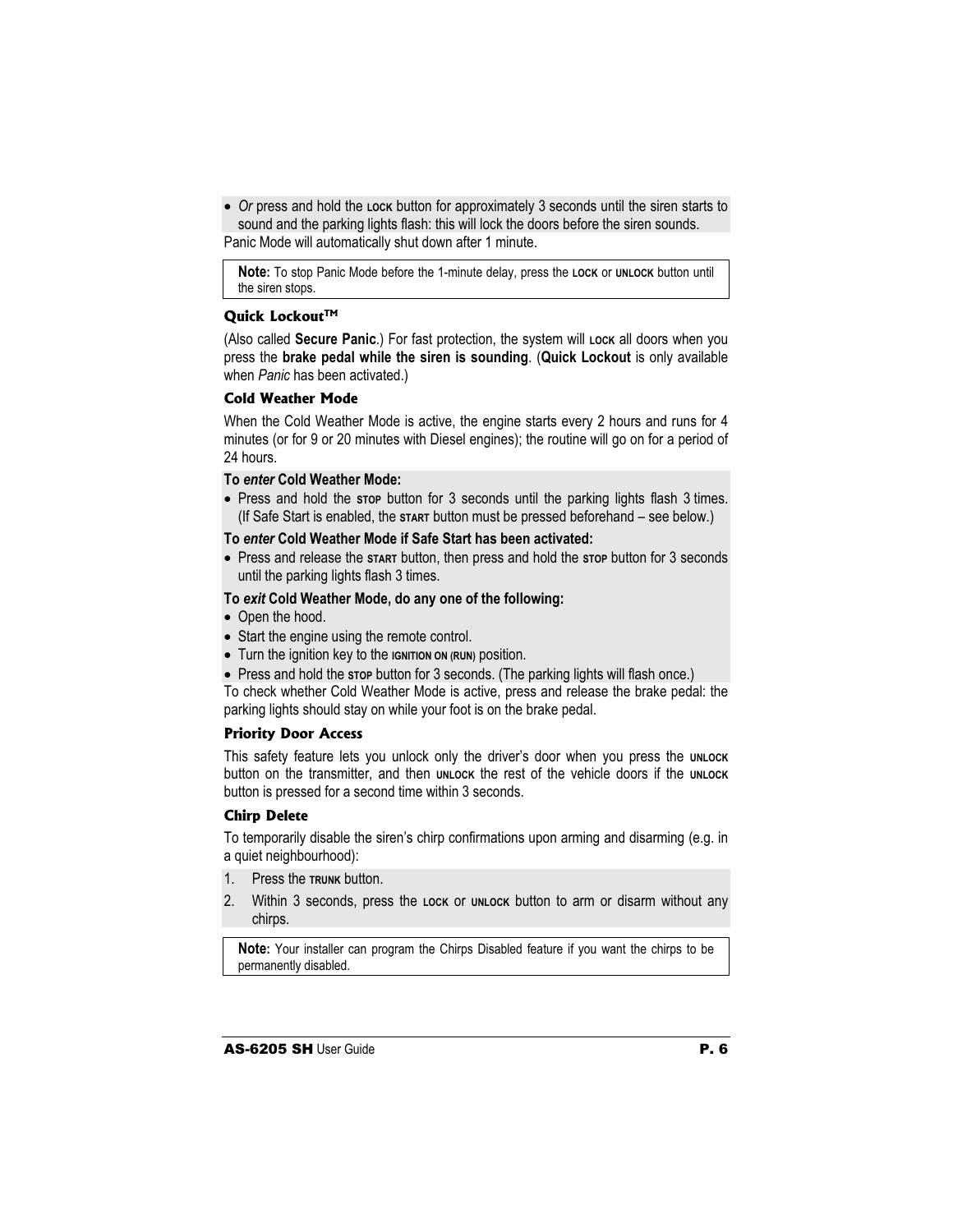## **Shock Delete**

The shock sensor can be temporarily disabled. **To temporarily disable shock and warn-away sense**:

- Press the **TRUNK** button and, within 3 seconds,
- Press the stop button.

Shock senses will now be ignored until the next disarming of the system.

## **User-selectable Options**

The system was designed with flexibility and OEM integration in mind. With its programmable options, this unit can single-handedly control nearly any electrical system in your vehicle.

**Note:** The programming of your system should be left to a professional. Changing any one of the settings may affect the operation of your system.

The user-selectable options are as follows:

- Safe Start
- Remote Door Locks
- Passive or Active Arming
- Disarm Notification
- Shock Sense and Warn-Away Engine Run Time Sense
- Siren Chirps
- Ignition-Controlled Door Locks

## Safe Start

**Safety feature:** Safe Start features will prevent accidental remote starts.

If this feature is enabled, the user must press the **START** button 2 times within 3 seconds to remote-start the vehicle.

If **Swap Start** Mode has been configured by your installer, to remote-start your vehicle press **LOCK** and **UNLOCK** simultaneously. (Press Start to trigger the **AUX 2** output.)

Safe Start features will eliminate accidental remote starts, e.g. when there are children playing with the transmitter.

## Remote Door Locks

If your system was installed with the Remote Door Locks option, you will have the convenience of remote keyless entry.

## **To UNLOCK your doors and DISARM the system:**

- 1. Press and hold the **UNLOCK** button for approx. 1 sec.
- 2. The parking lights will flash twice and the LED will go out to confirm that the doors have been unlocked, that the Starter Kill feature is disarmed (if it was installed) and that the Alarm is disabled.

## **To LOCK your doors and ARM the system:**

- 1. Press and hold the **LOCK** button for approx. 1 sec.
- 2. The parking lights will flash once and the LED will flash slowly to confirm that the doors have been locked, that the Starter Kill feature is enabled (if it was installed) and that the Alarm is armed.

• Ignition Re-Lock

- Secure Lock
- Remote Trunk Release
- Starter Kill
- 
- Multi-Car Operation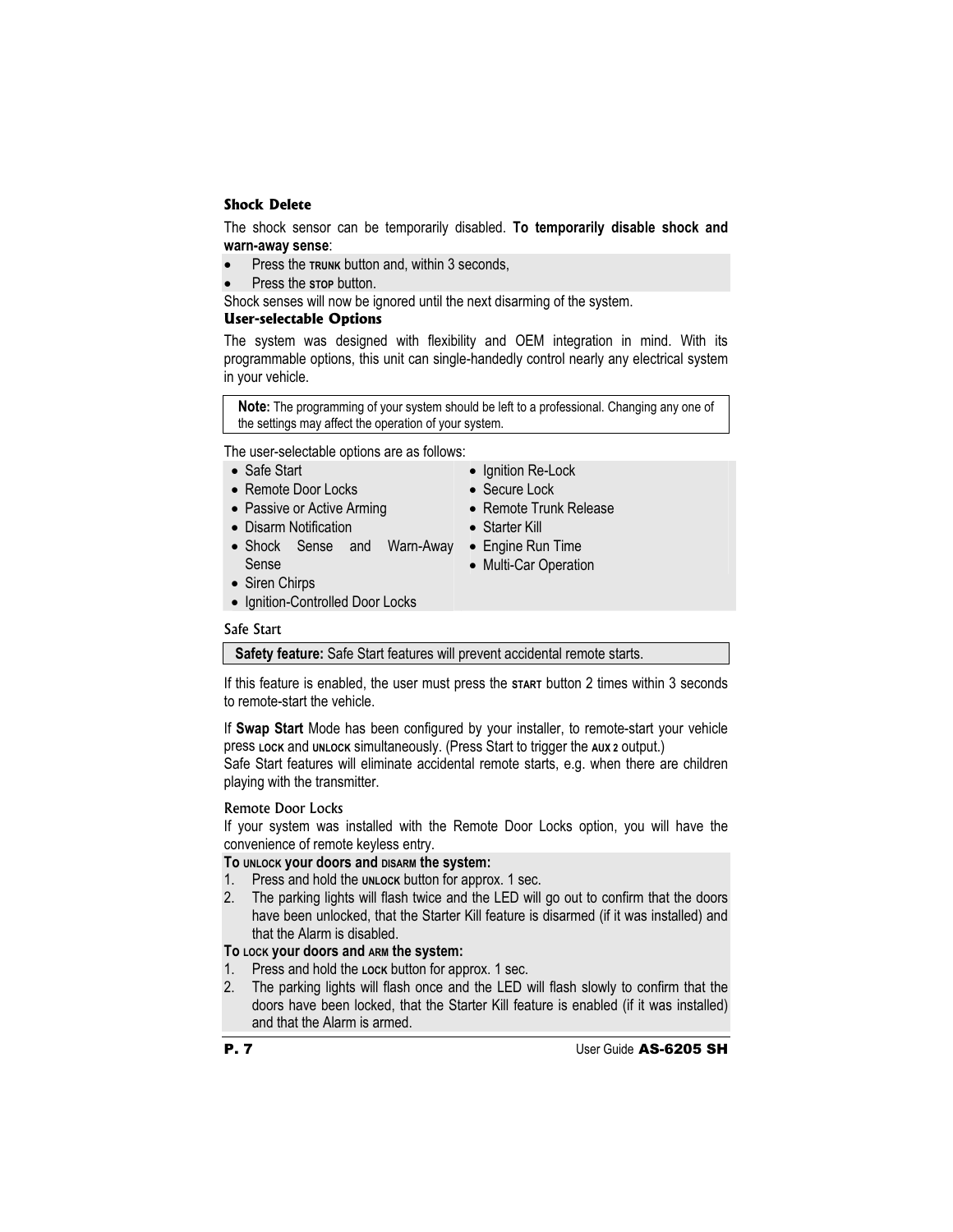## Passive or Active Arming

By default, the system is configured to **Passive Arming Mode**. In Passive Arming Mode, the Starter Kill and the Alarm will automatically arm **30 seconds** after the last door is closed. The system will not arm itself if a door is left open.

**Important note:** When the system re-arms automatically or if there is an Alarm condition, you can disarm the system by simply pressing the **UNLOCK** button.

## Disarmed Notification

(**OFF** by default.) This feature will notify the user when the vehicle was left disarmed: after the Engine has been shut down and all doors have been closed, after 10 seconds the horn will honk once if the doors have been left unlocked.

## Shock Sense And Warn-Away Sense

(Both enabled by default.) This system can react to a full shock by triggering the Alarm; it can also respond to a lighter shock (30 % of the strength of a full shock) by giving a *warn-away* (without triggering an Alarm condition). When the Engine is running after a remote start, however, **the system will prevent any Alarm condition to be triggered** ; it will still give a warning sound if *warn-away* is enabled.

## Siren Chirps

(On by default.) The siren will chirp to confirm the system's basic operations:

- x By default, when the doors are being **locked** the siren will give **one chirp** if none of the zones are active.
- x If a **zone is active** as the doors are being **locked**, the siren will give **three chirps**.
- x When the doors are being **unlocked**, the siren will give **two chirps** if no intrusion was detected.
- If an **intrusion was detected**, as the doors are being **unlocked** the siren will give **four chirps**.

The system can alternatively be set to:

- **Warning Mode** (no chirp during lock/unlock unless a zone is active when locking, in which case there will be 3 chirp upon locking – or unless the alarm was triggered, in which case there will be 4 chirps when unlocking);
- **Open Zone Notification** (the system will warn for doors opened up to 10 seconds after arming).
- **No Chirp** (the vehicle will not chirp under any circumstance).

## Open Zone Notification:

**(Off by default.)** This feature will warn the user when a Door is left open: upon the arming of the Module, a 10-sec. notification delay will take place, after which the Siren will chirp 3 times if an open door is detected.

## Ignition-Controlled Door Locks

This is an added security feature. If your system was installed with the Ignition-Controlled Door Locks option, the doors will automatically be locked as soon as the key is turned to the **IGNITION ON (RUN)** position while the brakes are pressed. When the key us turned to the **OFF** position, the doors will automatically be unlocked.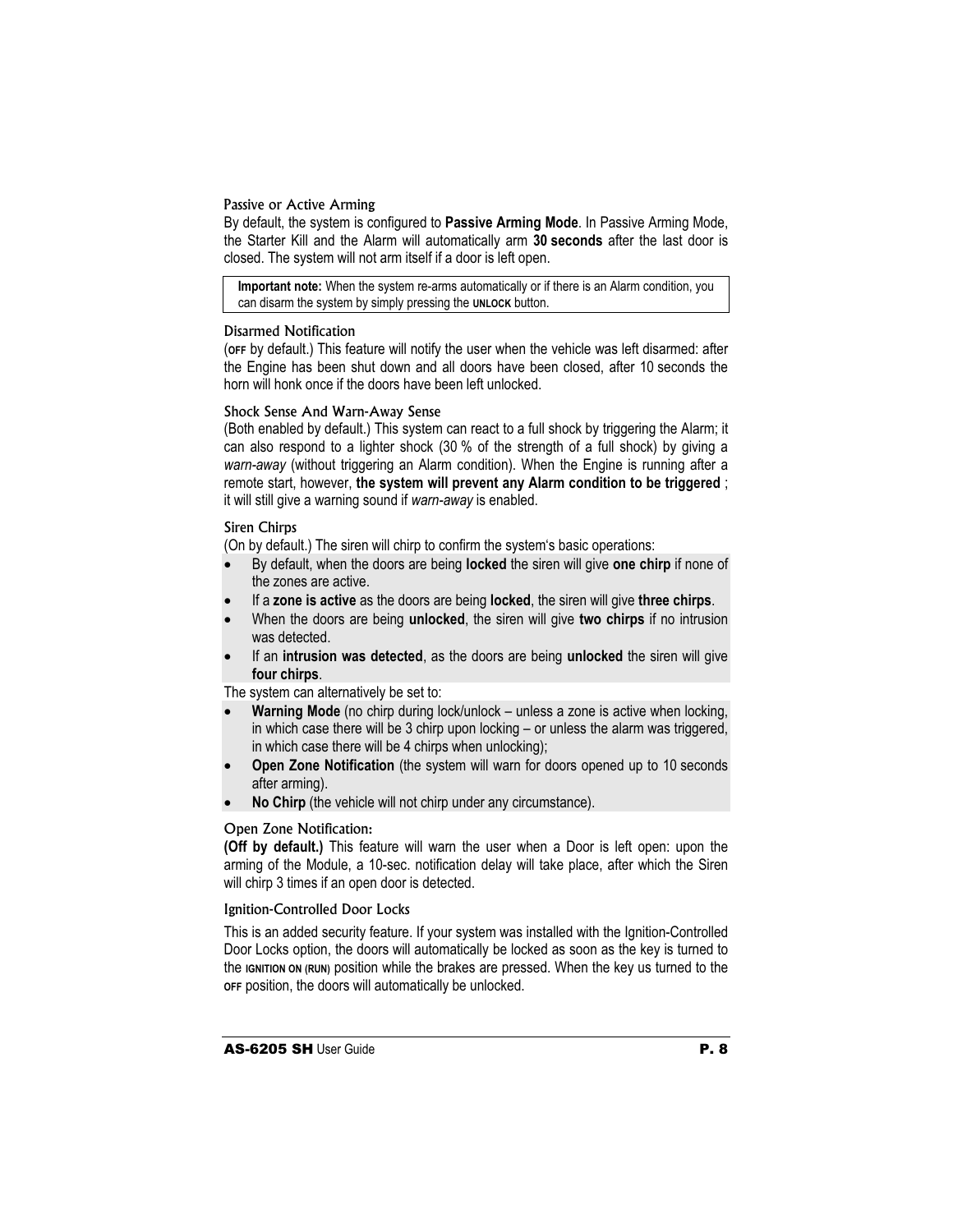#### Ignition Re-Lock

When the Ignition-Controlled Door Locks option is enabled and the ignition is on, should any door be unlocked and opened, all the doors will be re-locked next time the brake pedal is pressed.

#### Secure Lock

This is an added security feature. If your system was installed with the Secure Lock option, it will automatically lock your doors and arm the system 4 seconds after your start your car by remote. The system will automatically lock the doors again after shut-down.

#### Remote Trunk Release

If your system was installed with the Remote Trunk Release, you can open your trunk by pressing the **TRUNK** button for 3 sec. on the transmitter, or by pressing the **TRUNK** button **twice** within 3 sec.

## Starter Kill

This added security feature will immobilize your vehicle when the system is armed. If your system was installed with the Starter Kill option, you will not be able to start your vehicle with the key unless the system has been disarmed first.

The Starter Kill option follows the Alarm arming function, and can therefore be programmed to be **active** (will not arm automatically) or **passive** (will arm automatically). In **passive** Mode, the Starter Kill can be set to arm automatically in 30 seconds either with or without Siren chirps.

To disarm the Starter Kill, press and hold the **UNLOCK** button on the transmitter. The parking lights will flash twice. (If door locks were installed, this will also unlock the doors.) In **passive** Mode, the system will automatically re-arm itself 30 seconds after unlocking the doors if the key has not been inserted in the ignition by then.

To arm the Starter Kill, press and hold the Lock button on the transmitter. The parking lights will flash once. (If the door locks were installed, this will also lock the doors.)

## Engine Run Time

If you have a gas engine, your system can be programmed to run the engine for 4, 15, or 25 minutes (15 min default). If you have a diesel engine, it can be programmed to run the engine for 9, 20, or 30 minutes (20 min default).

#### Extended Run Time

With the vehicle running under a remote start, pressing and holding the start button for more than 1 seconds will reset the run time counter to zero and restart the run time cycle from the beginning.

To stop the vehicle, at any moment, simply press the **STOP** button. This procedure can only be carried out once per remote start.

*Example: if your Module is programmed for a run time of 4 minutes and your vehicle has been running for 3 minutes already, pressing the START button will reset the counter to zero and the Engine will run for another cycle (in this case, 4 minutes).* 

## Multi-Car Operation

This option allows the owner of two vehicles, both equipped with identical systems, to control both systems with only one remote transmitter. To control the second vehicle, simultaneously press the **TRUNK** button and the button of the function you wish to use: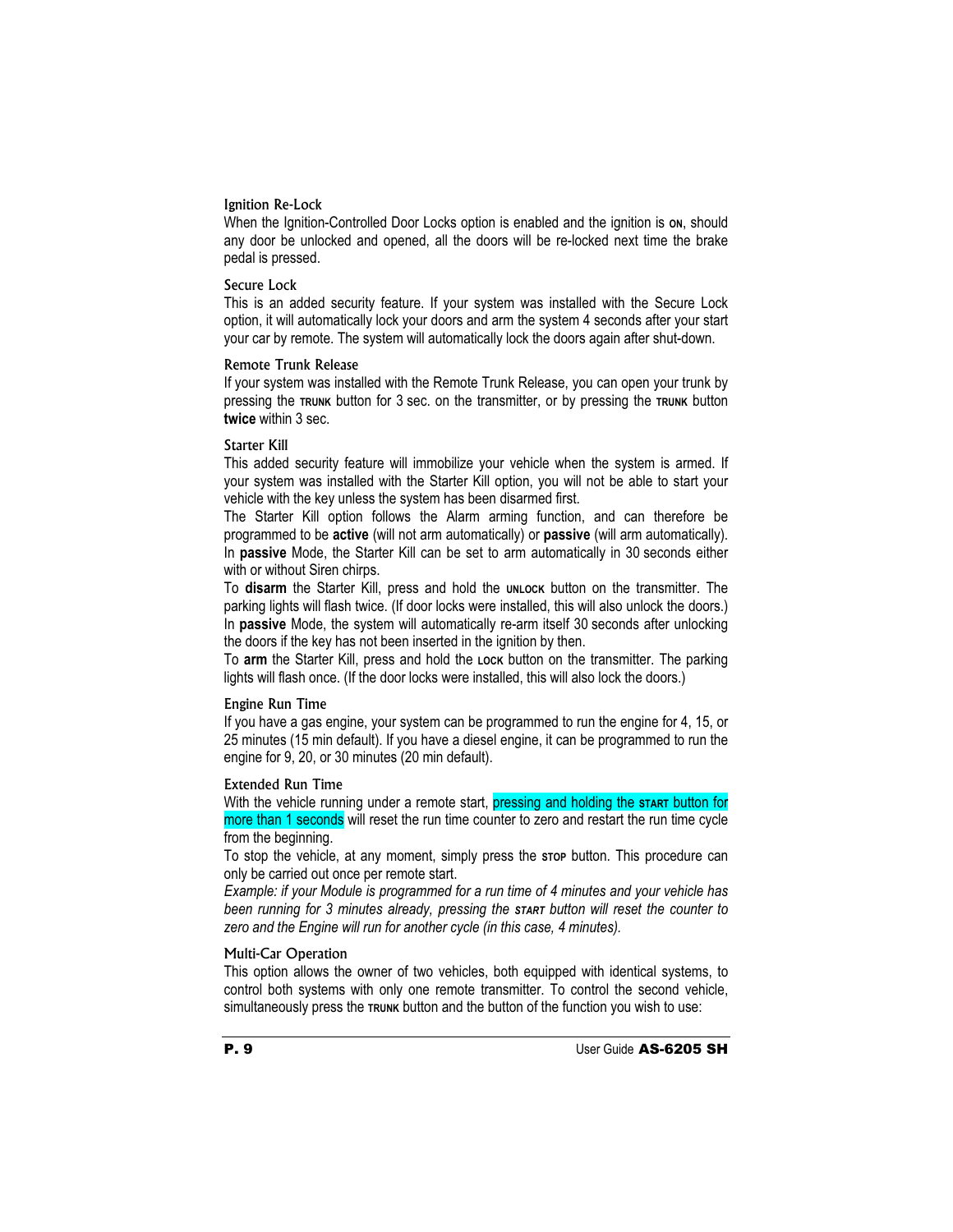- x Press **TRUNK** + **LOCK** button simultaneously: .................. **LOCK**
- x Press **TRUNK** + **UNLOCK**:................................................... **UNLOCK**
- x Press **TRUNK** + **START**: .................................................... **START**
- x Press **TRUNK** + **STOP**:....................................................... **STOP**
- x Press **TRUNK** + **LOCK** + **UNLOCK**:........................................ **AUX 3 (TRUNK)**
- x Press **TRUNK** + **STOP** for 3 sec: ........................................ **COLD WEATHER MODE**

# **Car Finder**

When enabled, the Car Finder option will help you locate your vehicle by sending a pulsating signal through the horn or the siren. To hear the signal, press the Lock and **UNLOCK buttons** simultaneously. This will produce a pulsating signal for the time you keep the buttons pressed.

|  |  | Diagnostics - Chirps Diagnostics - Parking Lights |  |  |
|--|--|---------------------------------------------------|--|--|
|--|--|---------------------------------------------------|--|--|

| <b>Chirps</b>                | <b>Description</b>                                                                                                                                                               |
|------------------------------|----------------------------------------------------------------------------------------------------------------------------------------------------------------------------------|
| 1                            | Lock and arm the system.<br>$\bullet$<br>LOCK confirmation.<br>Entering Mode 1 in the programming options.<br>Start attempt when engine is already running under remote control. |
| $\mathbf 2$                  | Unlock and disarm.<br>٠<br>Transmitter learnt.<br>Entering Remote Valet.<br>Entering Mode 2 in programming options.                                                              |
| 3                            | Lock and arm - a zone is unprotected.<br>Entering Mode 3 in the programming options.                                                                                             |
| 4                            | Unlock and disarm – an intrusion occurred.<br>Entering Tach Learning procedure.                                                                                                  |
| 5                            | Siren or Horn Chirp Timing adjustment.<br>٠                                                                                                                                      |
| Constant up to<br>60 seconds | In Siren Mode: alarm condition generated by an intrusion, by Panic Mode or<br>when the Module is powered up. The Siren will sound for 60 sec.                                    |
| Constant up to<br>30 seconds | In Horn Mode: alarm condition generated by an intrusion, by Panic Mode or<br>$\bullet$<br>when the Module is powered up. The Horn will sound for 30 sec.                         |